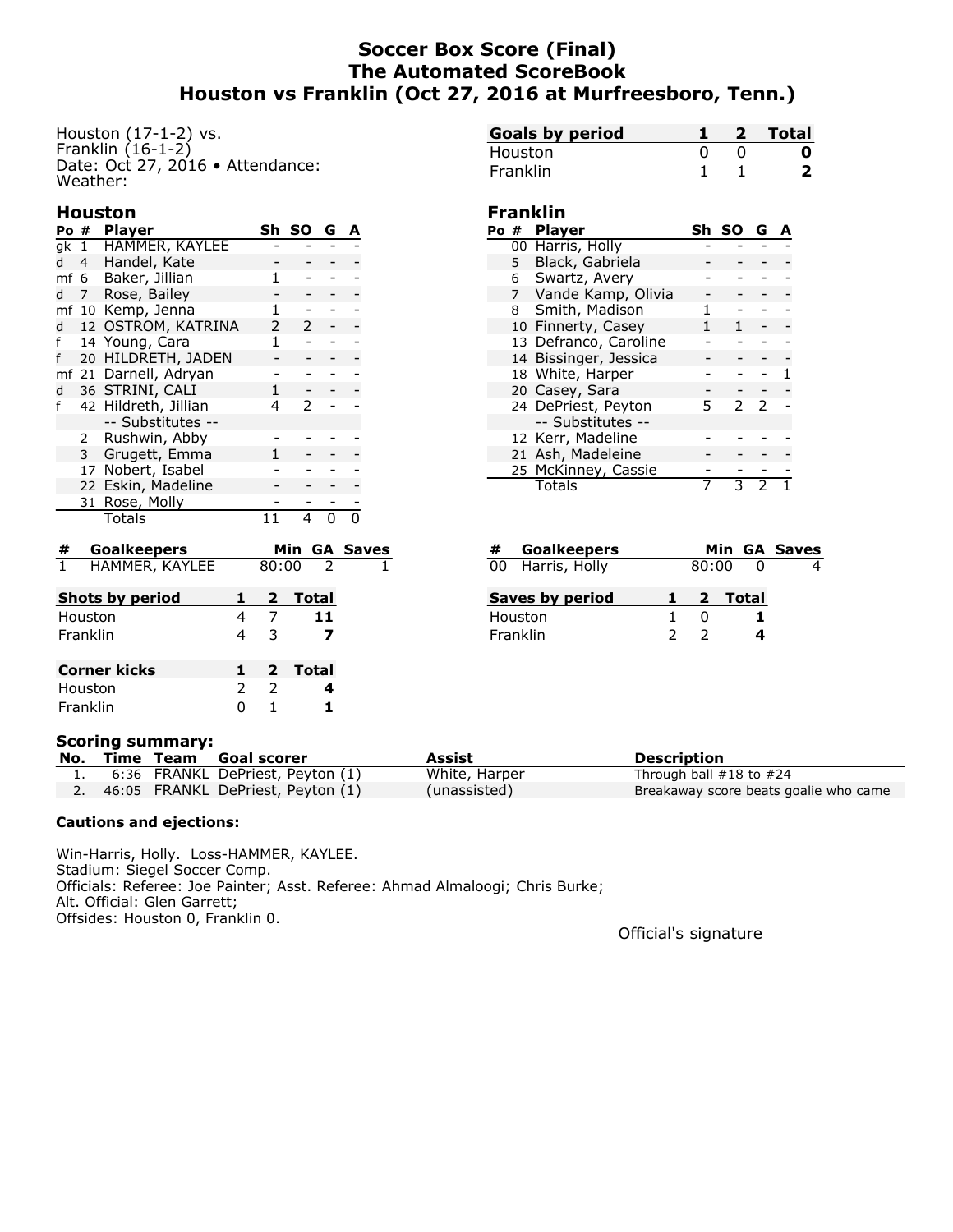## **Play-by-Play Summary (1st period) Houston vs Franklin (Oct 27, 2016 at Murfreesboro, Tenn.)**

#### **Houston Starters:**

- GK 1 HAMMER, KAYLEE
- D 4 Handel, Kate
- MF 6 Baker, Jillian
- D 7 Rose, Bailey
- MF 10 Kemp, Jenna
- D 12 OSTROM, KATRINA
- F 14 Young, Cara
- F 20 HILDRETH, JADEN
- MF 21 Darnell, Adryan
- D 36 STRINI, CALI
- F 42 Hildreth, Jillian

### **Franklin Starters:**

- 5 Black, Gabriela
	- 6 Swartz, Avery
- 7 Vande Kamp, Olivia
- 8 Smith, Madison
- 10 Finnerty, Casey
- 13 Defranco, Caroline
- 14 Bissinger, Jessica
- 18 White, Harper
- 20 Casey, Sara
- 24 DePriest, Peyton
- 00 Harris, Holly
- 00:00 HAMMER, KAYLEE at goalie for Houston.
- 00:00 Harris, Holly at goalie for Franklin.
- 00:48 Shot by HOUSTON Hildreth, Jillian, SAVE Harris, Holly.
- 02:22 Corner kick by HOUSTON Young, Cara [02:22]. Foul on Houston.
- 05:48 Shot by HOUSTON Hildreth, Jillian, SAVE Harris, Holly. Foul on Franklin.
- 06:36 GOAL by FRANKLIN DePriest, Peyton (FIRST GOAL), Assist by White, Harper, goal number 1 for season.

### **HOUSTON 0, FRANKLIN 1**

\*Through ball #18 to #24 Foul on Houston. Foul on Houston. Foul on Houston.

- 10:56 HOUSTON substitution: Eskin, Madeline for Hildreth, Jillian.
- 11:42 Corner kick by HOUSTON Young, Cara [11:42]. Foul on Houston. Foul on Franklin. Foul on Franklin.
- 17:46 HOUSTON substitution: Rushwin, Abby for Young, Cara.
- 22:25 Shot by FRANKLIN DePriest, Peyton HIGH. Foul on Houston.
- 26:39 Header Shot by FRANKLIN Finnerty, Casey, SAVE HAMMER, KAYLEE.
- 28:28 HOUSTON substitution: Grugett, Emma for Baker, Jillian.
- 28:28 HOUSTON substitution: Hildreth, Jillian for Eskin, Madeline.
- 28:28 HOUSTON substitution: Young, Cara for Rushwin, Abby.
- 28:28 FRANKLIN substitution: McKinney, Cassie for Defranco, Caroline.
- 28:28 FRANKLIN substitution: Kerr, Madeline for Casey, Sara.
- 28:28 HOUSTON substitution: Rose, Molly for HILDRETH, JADEN.
	- Foul on Franklin.
	- Foul on Houston.
	- Foul on Franklin.
	- Foul on Houston.
- 34:01 Shot by FRANKLIN DePriest, Peyton WIDE. Foul on Franklin.
- 35:41 FRANKLIN substitution: Ash, Madeleine for Bissinger, Jessica.
- 36:17 Shot by HOUSTON Young, Cara WIDE.
- 38:37 Shot by HOUSTON Kemp, Jenna HIGH.
- 39:03 FRANKLIN substitution: Defranco, Caroline for Finnerty, Casey.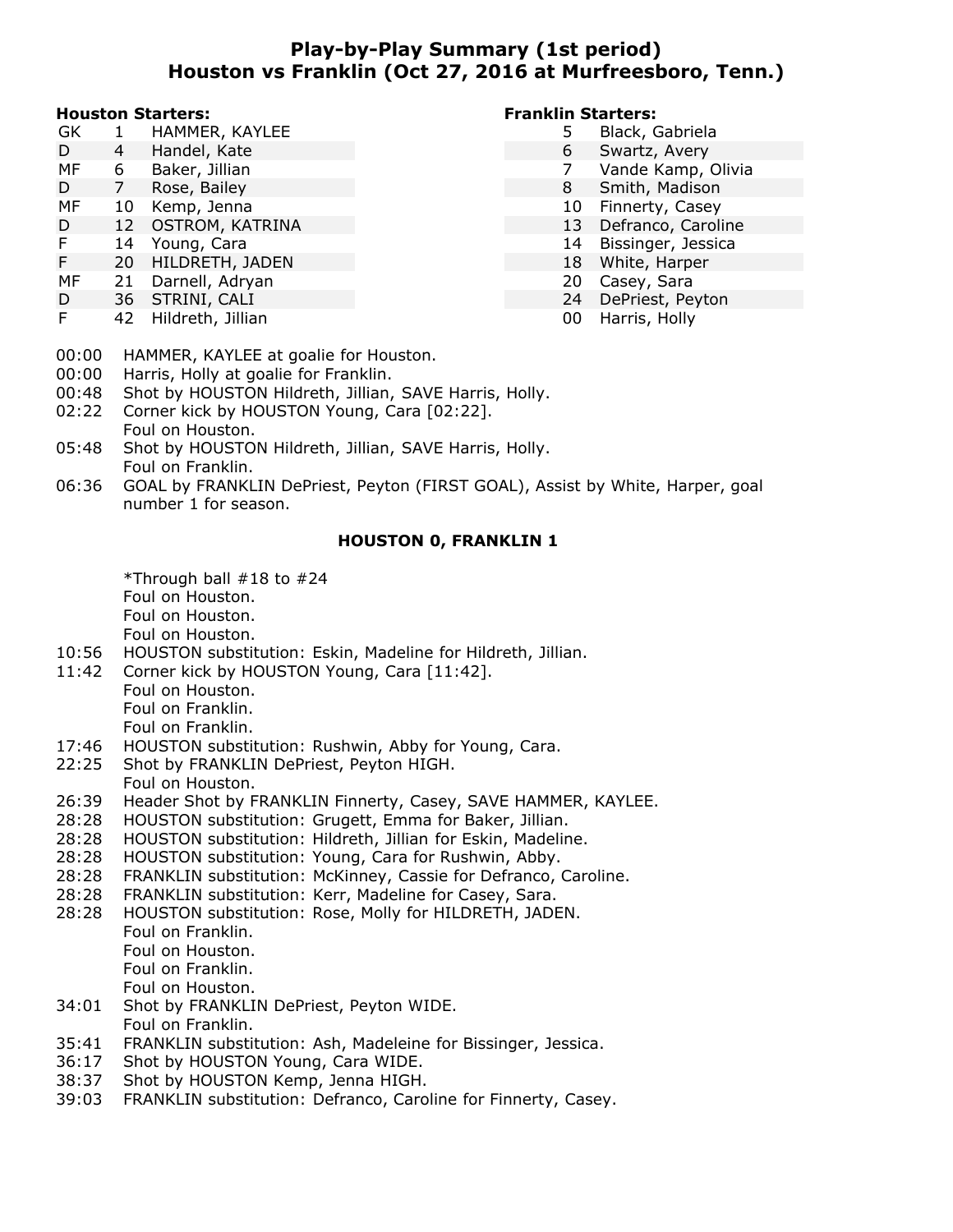## **Play-by-Play Summary (1st period) Houston vs Franklin (Oct 27, 2016 at Murfreesboro, Tenn.)**

40:00 End of period [40:00].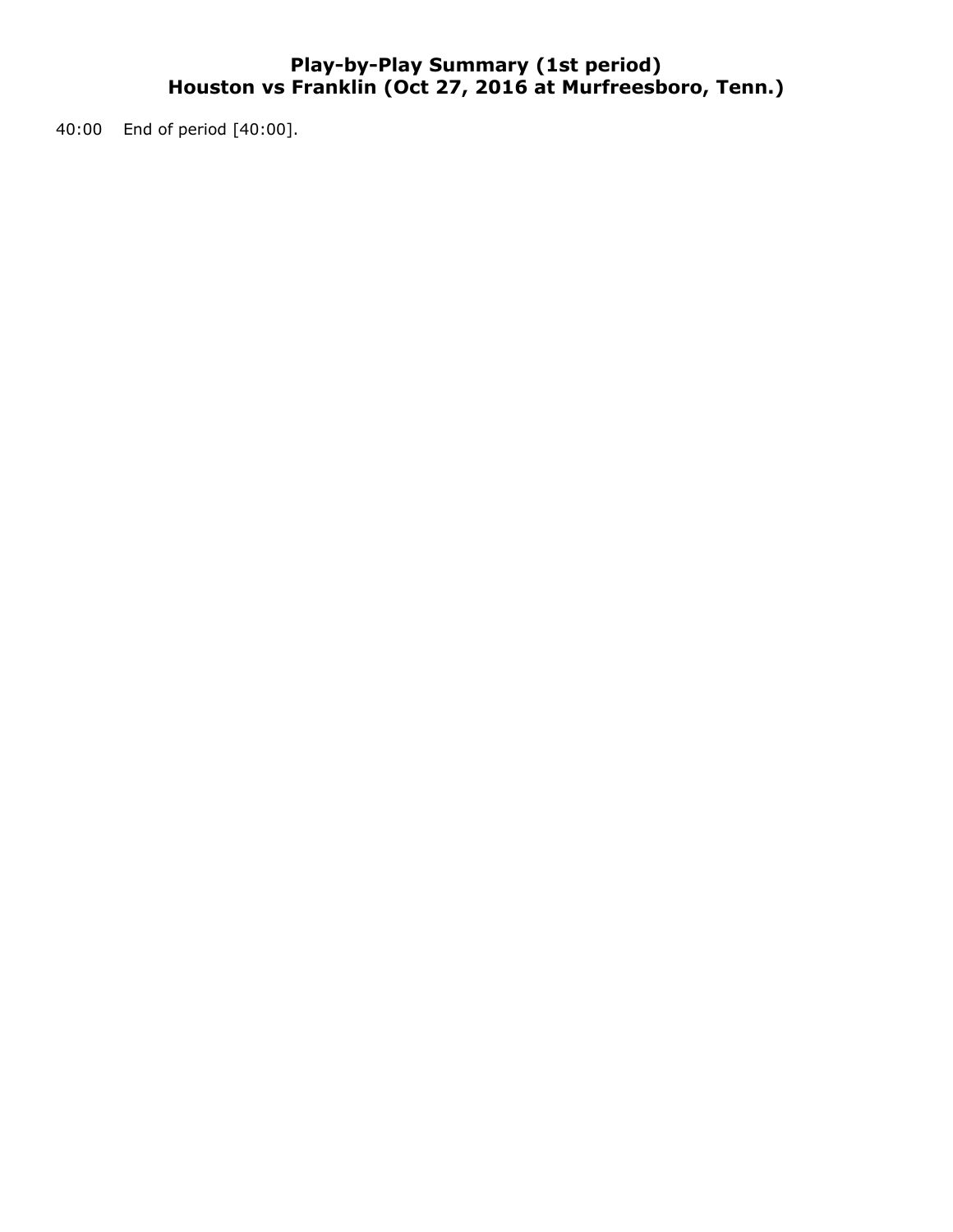## **Play-by-Play Summary (2nd period) Houston vs Franklin (Oct 27, 2016 at Murfreesboro, Tenn.)**

- 40:00 Start of 2nd period [40:00].
- 40:00 For FRANKLIN: #7 Vande Kamp, Olivia, #24 DePriest, Peyton, #20 Casey, Sara, #8 Smith, Madison, #00 Harris, Holly, #10 Finnerty, Casey, #5 Black, Gabriela, #18 White, Harper, #13 Defranco, Caroline, #6 Swartz, Avery, #8 Smith, Madison.
- 40:00 For HOUSTON: #14 Young, Cara, #4 Handel, Kate, #10 Kemp, Jenna, #6 Baker, Jillian, #36 STRINI, CALI, #21 Darnell, Adryan, #20 HILDRETH, JADEN, #42 Hildreth, Jillian, #1 HAMMER, KAYLEE, #12 OSTROM, KATRINA, #7 Rose, Bailey.
- 42:52 Shot by HOUSTON Hildreth, Jillian WIDE. Foul on Franklin.
- 43:49 Shot by FRANKLIN DePriest, Peyton WIDE. Foul on Franklin.
- 45:37 HOUSTON substitution: Nobert, Isabel for Rose, Bailey.
- 46:05 GOAL by FRANKLIN DePriest, Peyton, goal number 1 for season.

#### **HOUSTON 0, FRANKLIN 2**

\*Breakaway score beats goalie who came off line

- 46:19 FRANKLIN substitution: Kerr, Madeline for Casey, Sara. Foul on Franklin.
- 47:51 HOUSTON substitution: Grugett, Emma for Baker, Jillian.
- 47:51 HOUSTON substitution: Rose, Molly for STRINI, CALI. Foul on Franklin. Foul on Franklin.
- 49:53 Shot by HOUSTON Grugett, Emma HIGH.
- 49:57 FRANKLIN substitution: Casey, Sara for Kerr, Madeline. Foul on Franklin.
- 53:00 FRANKLIN substitution: Kerr, Madeline for Bissinger, Jessica.
- 53:00 HOUSTON substitution: Eskin, Madeline for Nobert, Isabel.
- 53:00 HOUSTON substitution: Rushwin, Abby for Hildreth, Jillian.
- 55:42 Corner kick by FRANKLIN White, Harper [55:42].
- 55:51 Header Shot by FRANKLIN Smith, Madison WIDE.
- 55:55 HOUSTON substitution: Baker, Jillian for Darnell, Adryan.
- 56:34 FRANKLIN substitution: McKinney, Cassie for Finnerty, Casey. Foul on Franklin.
- 59:14 FRANKLIN substitution: Bissinger, Jessica for Kerr, Madeline.
- 60:53 Corner kick by HOUSTON Young, Cara [60:53].
- 60:59 Shot by HOUSTON OSTROM, KATRINA, SAVE Harris, Holly.
- 61:26 Corner kick by HOUSTON Young, Cara [61:26].
- 61:27 Shot by HOUSTON OSTROM, KATRINA, SAVE Harris, Holly.
- 63:23 Shot by HOUSTON Baker, Jillian HIGH.
- 63:28 FRANKLIN substitution: Finnerty, Casey for Defranco, Caroline.
- 63:28 FRANKLIN substitution: Ash, Madeleine for DePriest, Peyton.
- 63:28 HOUSTON substitution: Hildreth, Jillian for Rushwin, Abby.
- 65:59 HOUSTON substitution: STRINI, CALI for Rose, Molly. Foul on Franklin.
- 68:55 Shot by HOUSTON STRINI, CALI HIGH.
- 69:00 FRANKLIN substitution: DePriest, Peyton for Ash, Madeleine.
- 69:00 HOUSTON substitution: Darnell, Adryan for Baker, Jillian.
- 72:29 HOUSTON substitution: Baker, Jillian for Grugett, Emma. Foul on Houston.
- 73:28 HOUSTON substitution: Rose, Bailey for Handel, Kate.
- 73:28 HOUSTON substitution: Rose, Molly for STRINI, CALI.
- 74:42 Shot by HOUSTON Hildreth, Jillian WIDE. Foul on Franklin.